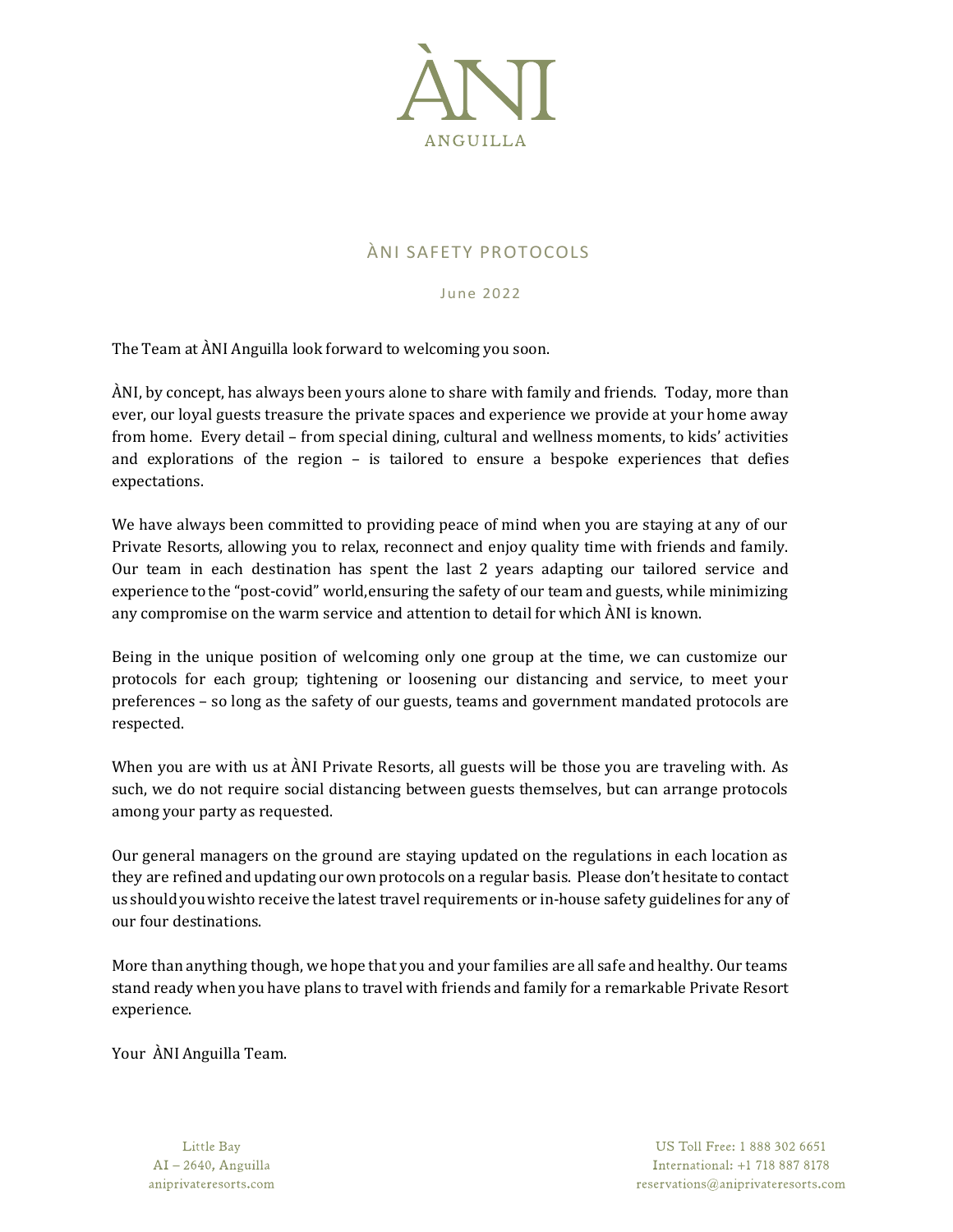

# PRE-ARRIVAL REQUIREMENTS FROM THE LOCAL GOVERNMENT AUTHORITIES

Anguilla's local government authorities have their protocols and requirements.

− For most updated requirements, please refer t[o https://escape.ivisitanguilla.com/](https://escape.ivisitanguilla.com/)

For guests who are travelling via St. Maarten, in addition to the above-mentioned Anguilla's protocols, are also required to meet St. Maarten's requirement.

− For most updated information on St. Maarten's requirements, please refer to <https://stmaartenehas.com/travel-requirements/>

Guests who do not meet these requirements may be rejected from entering the island(s).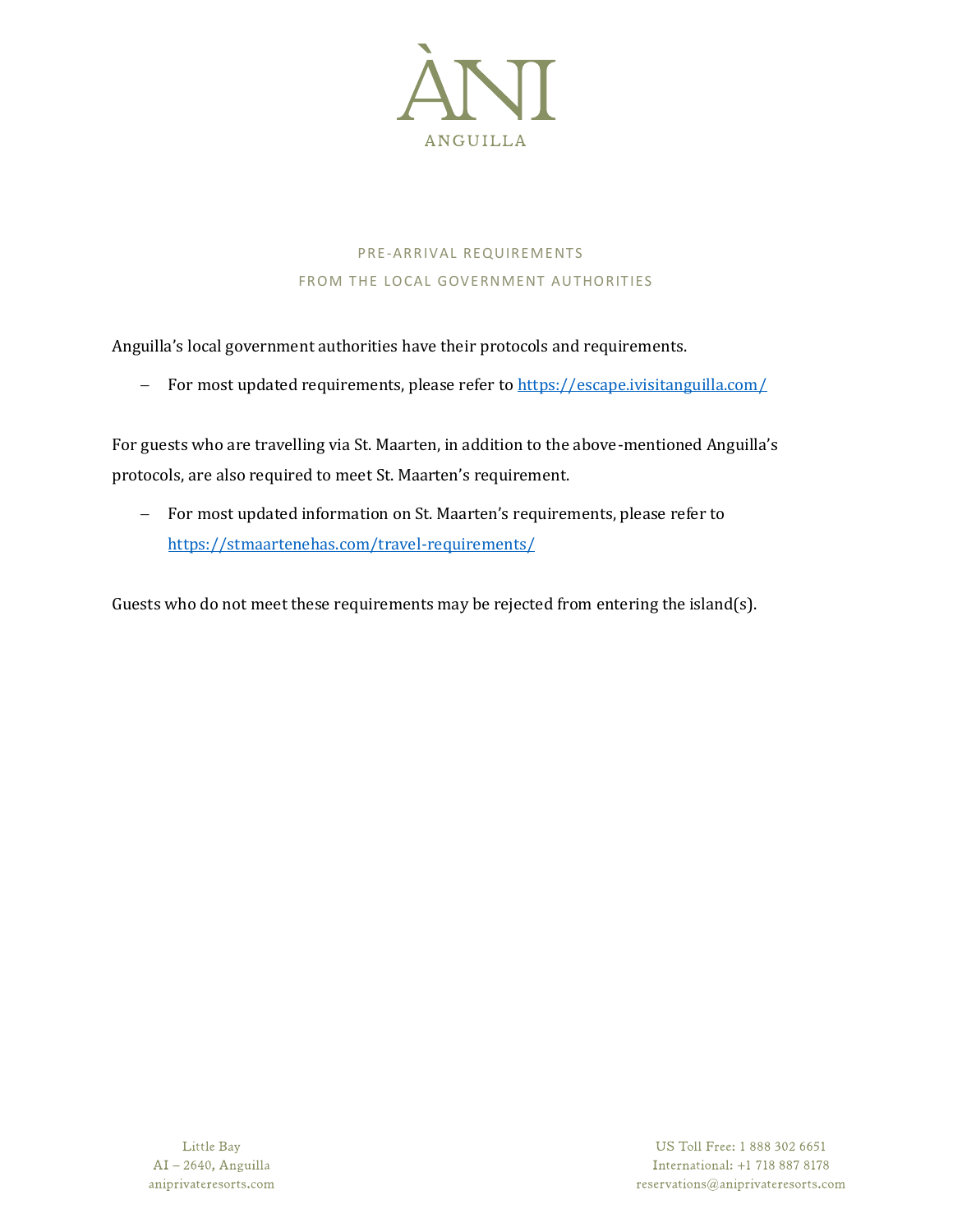

# **STAFF VACINATIONS AND TESTING**

- − All staff at ÀNI Anguilla have been tested, and as of May 31, 2022, all are vaccinated and some have received a 3rd Booster shot
- − Staff are checked for temperature and general health on a daily basis and tested regularly to identify anyone that may have been exposed.
- − We keep any positive cases isolated and have them test negative prior to returning to service at the resort

# **FOCUS AREAS**

- We will be using the "Wai" traditional Thai greeting at all resorts and not shaking hands
- − Hand sanitizers are positioned throughout the properties, including in all back of house staff areas. Guests are requested to sanitize their hands regularly and staff will wash/sanitize their hands regularly after touching any surfaces
- Staff use a variety of disinfecting/cleaning including disinfecting cleaners, hydrostatic spray, and ultraviolet wands
- − Face masks will be used by staff while directly servicing guests within the resort. Guests are not required to wear face masks except for during direct service activities such as spa treatments and cooking classes. Masks are available on request at any time for our guests
- − Guests are requested to avoid entry to staff work areas including the kitchen.
- − Self- service drinks and snacks will be offered at all times in guest areas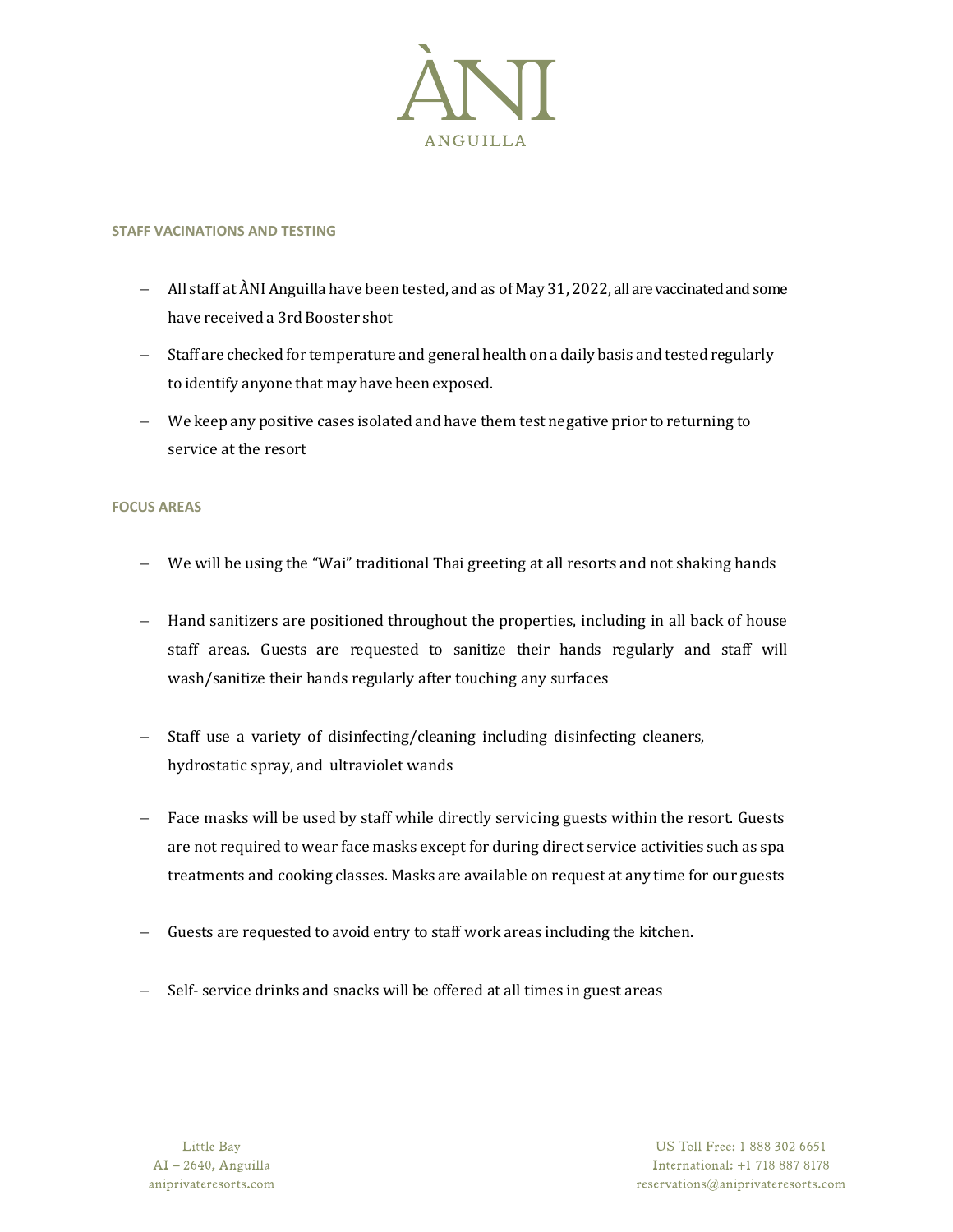

#### **HOUSEKEEPING**

Direct contact surfaces in all areas are frequently cleaned and sanitized with disinfectants and approved sanitizers. All guest keys / in-room phones / TV remote controls and AC remote controls are sealed after initial sanitization. All dust bins in the rooms are cleared into garbage bags and sealed immediately.

Guests are requested to vacate their rooms while housekeeping is conducted. In addition, guests should use designated laundry and garbage disposal.

#### **SPA**

Massage treatments are offered to guests and guests are required to wear masks during contact treatments. No Facials are offered – and other treatments may be limited based on government and company regulations. Treatment rooms will be thoroughly cleaned after all treatments, with open times set between appointments.

#### **GYM & TENNIS**

The gym will remain open 24 hours for our guest use, with a frequent full cleaning scheduled. Tennis will be available for guests any time with advance request.

#### **MEALS & BEVERAGE SERVICE**

We offer full meal and beverage service for all guests at all meals. Depending on local guidelines, the team may implement general social distancing protocols for how table service is provided. We can tighten or loosen our distancing and service at the request of our guests in residence so long as baseline protocols are in place.

#### **OUTSIDE VISITORS, SERVICE PROVIDERS AND VENDORS**

In general, we will keep to a minimum the number of outside visitors and service providers to enter the property – limited to only those specifically requested and required by our guests. For any that do visit, general health assessment will be handled at the security check point.